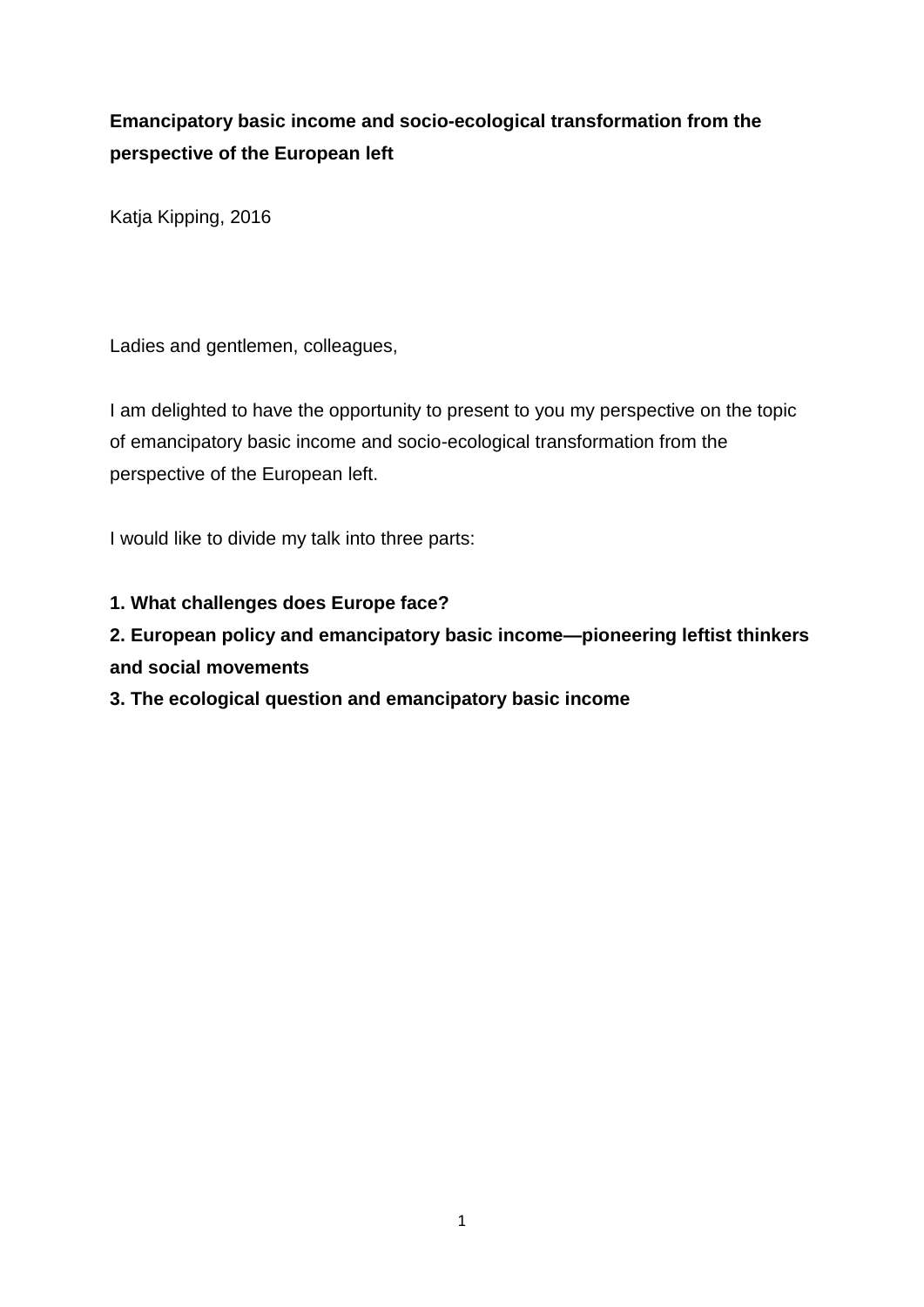#### **1. What challenges does Europe face?**

Due to time limitations, I would like to restrict myself to three challenges here.

1. The Europe of the European Union is not a union of citizens and their democratic institutions, but rather is a Europe in the stranglehold of institutions that represent the interests of those who are powerful in the economic and financial sectors, both internally and externally: The European Commission, the European Central Bank, and the International Monetary Fund.

2. The Europe of the European Union also is not a community that ensures all of its citizens a minimum level of social security and basic social rights, but rather is an entity with very gap-ridden and to some extent very repressive security systems. The right to free movement is being undermined by the border fences being put around Europe and by the denial of the right to social security to immigrating EU citizens. The substance of the law on asylum seekers is likewise becoming ever more eroded, and social benefits that are far too low are being made contingent on conditions. 3. The residents of the European Union have a very large ecological footprint: 4.7 global hectares<sup>1</sup> per capita. This is twice the footprint of a Chinese person, and five times that of an Indian; the global average is 2.7 hectares per person. The environmental damage to countries of the global South that is done by the European economic system's imperial economy and hunger for resources is immense. The planned free trade agreement between Europe and the United States, TTIP (Transatlantic Trade and Investment Partnership), which the powerful in Europe want, would lower environmental standards in Europe and would make qualitatively better future environmental standards subject to the approval of "investors".

I would like to focus first on the aforementioned points one and two, then conclude by tracing an arc to the ecological question, that is, to the third point, all through the lens of basic income.

 $\overline{a}$ 

 $1$  The global hectare is an internationally standardised unit of measurement of environmental impact. It contains the area that nature would need to renew the resources consumed and absorb the waste produced, including the area used directly.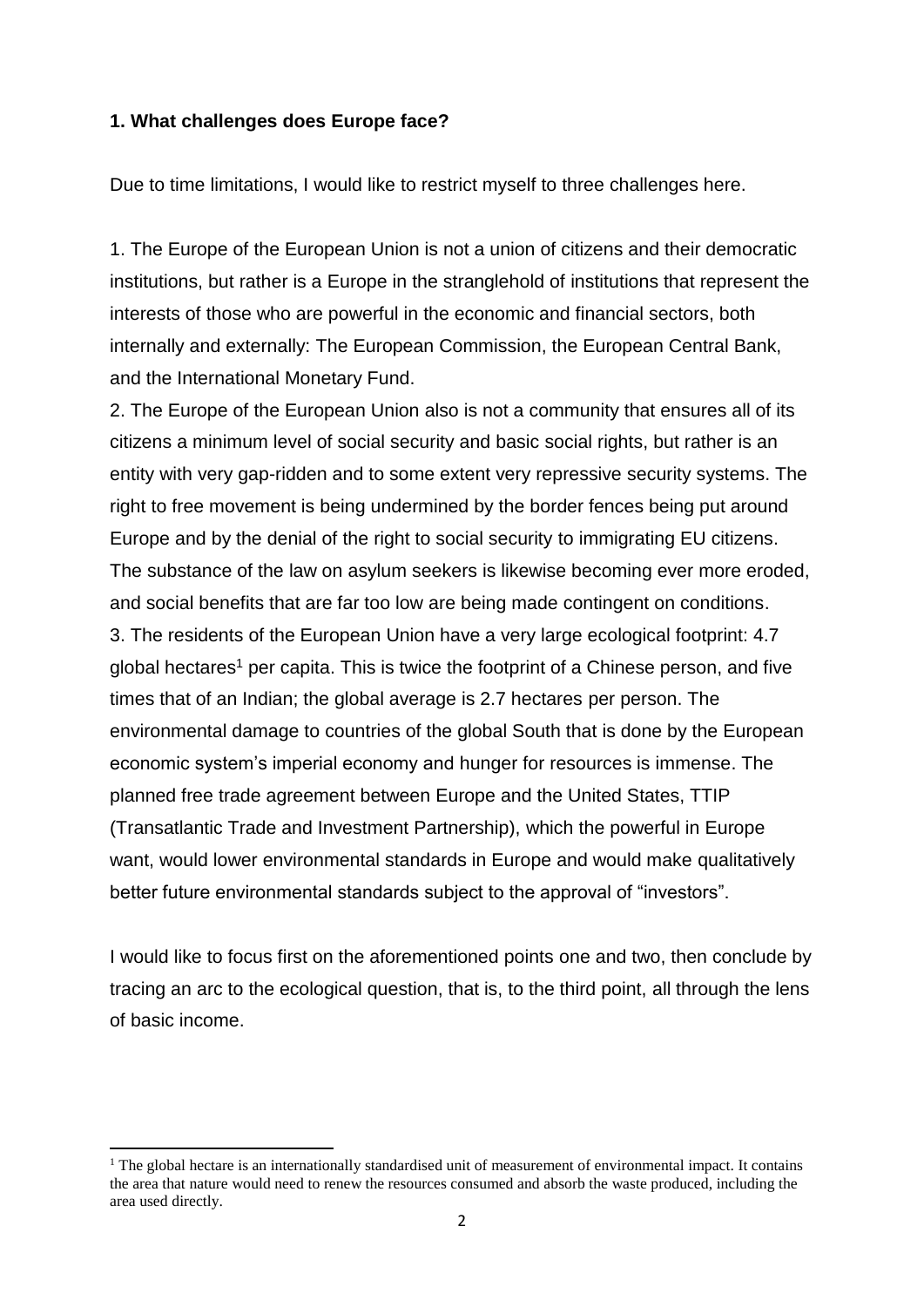## **2. European policy and emancipatory basic income—pioneering leftist thinkers and social movements**

Let us first consider the foundational document for a "free and united Europe" – the document known as the Ventotene Manifesto. It was written by the Italian antifascists Altiero Spinelli, Ernesto Rossi and Eugenio Colorni while they were imprisoned on the island of Ventotene in 1941. A passage on the development of progressive economic life in the Ventotene Manifesto reads: "*The almost unlimited potentiality of mass production of goods of prime necessity through modern technology allows everyone to be guaranteed, at relatively low social cost, food, lodging, clothing and that minimum of comfort needed to preserve a sense of human dignity. Human solidarity turned towards those who succumb in the economic battle ought not, therefore, be shown with the same humiliating forms of charity that produce the very same evils it vainly attempts to remedy. Rather it must take a series of measures which unconditionally guarantee a decent standard of living for everyone, without lessening the stimulus to work and to save. In this situation*, *no one would any longer be forced by misery to accept unfair work contracts."*  It was, then, clear to the writers of this manifesto that a free Europe also meant freeing people from social deprivation and from humiliating forms of social security. For these forward thinkers, a democratic and social Europe implied the unconditional security of all people and the other necessary foundations that are needed for a society in which "all citizens have the possibility of effectively participating in the life of the state". This makes possible the freedom to be the sovereign of one's own work and to have an influence on societal production, for the writers of the manifesto also recommend socialising the economic sectors that are able, due to their monopoly position, to extort consumers, the state and the public, and that must be preserved in view of the public good. Additionally, non-socialised sectors should be converted to cooperative management through reform.

Against the backdrop of these considerations, I define as emancipatory basic income a basic income that is, *first*, high enough for its recipients to help shape public issues from a position of material security and dignity and without being vulnerable to blackmail. *Second*, this basic income is embedded in additional social and economic democratisation processes.

3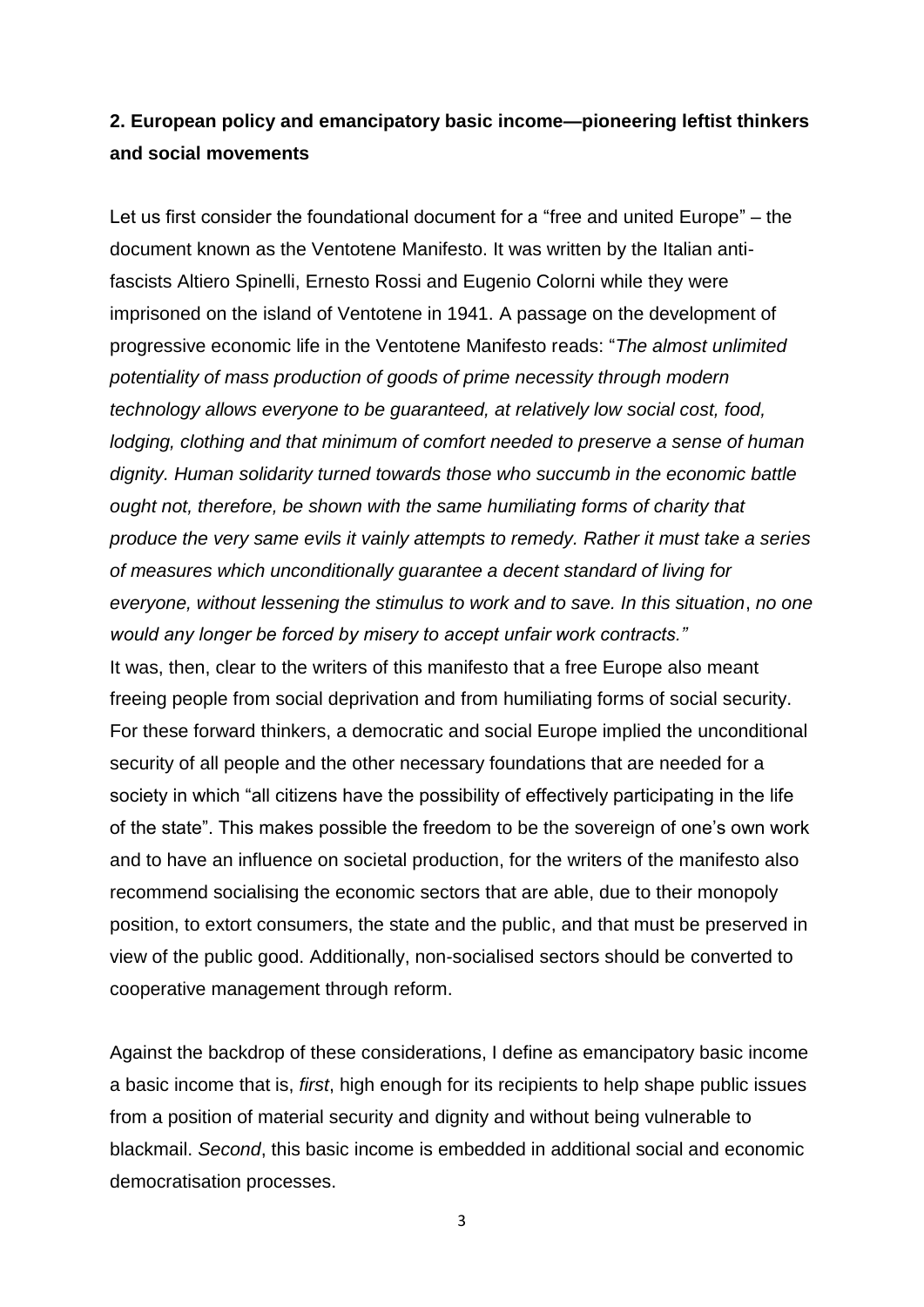Erich Fromm, a social philosopher from Europe—more precisely, from Germany also advocated steps towards a socialism that would be democratic, humanistic and furthermore ecological. In his view, society should turn away from the attempt to gain dominance over nature. Rather, dominance over technology and irrational social forces and undemocratic institutions should be sought. According to Fromm, unlimited economic growth and an economy that makes people ill are to be abolished. What this comes down to is democratisation: all members of society must be put in a position in which they are truly able to assert their active co-determination in the economy and politics, that is, they must have the power to determine the direction of production. According to Fromm, in material terms this means that unconditional basic income is to be guaranteed to every person. Beyond this, the right of shareholders and corporate management to make decisions about production has to be dramatically limited according to Fromm, and the decision-making power of consumers must be strengthened (cf. Blaschke 2010: 279). With Erich Fromm, then, we can expand our perspective to another Europe—it is democratic and social, as well as ecological and sustainable in its production and way of life.

The *Citizens Manifesto for European Democracy, Solidarity and Equality* also addresses democratisation and unconditional basic income. This manifesto was compiled over the course of three years through more than 60 citizens' events across Europe and was presented to the Members of the European Parliament in 2014 before the European Parliament elections. It contains recommendations for the implementation of parliamentary democracy (e.g. through full legislative powers for the European Parliament and the election of MEPs from transnational lists), the democratisation of European political institutions and the democratic drafting of a new European Convention. Instruments of direct democracy should be strengthened (e.g. citizens' initiatives) and citizens should have a say in public tendering at all regional levels. A strictly defined function of serving the public good should be stipulated for the banking sector. The Manifesto also devoted significant space to the implementation of social basic rights in all of Europe. For this reason, it also calls for an unconditional basic income for all inhabitants of the EU. According to the Manifesto, an aim of the basic income that is called for is to foster active and integrative citizenship in the Union.

4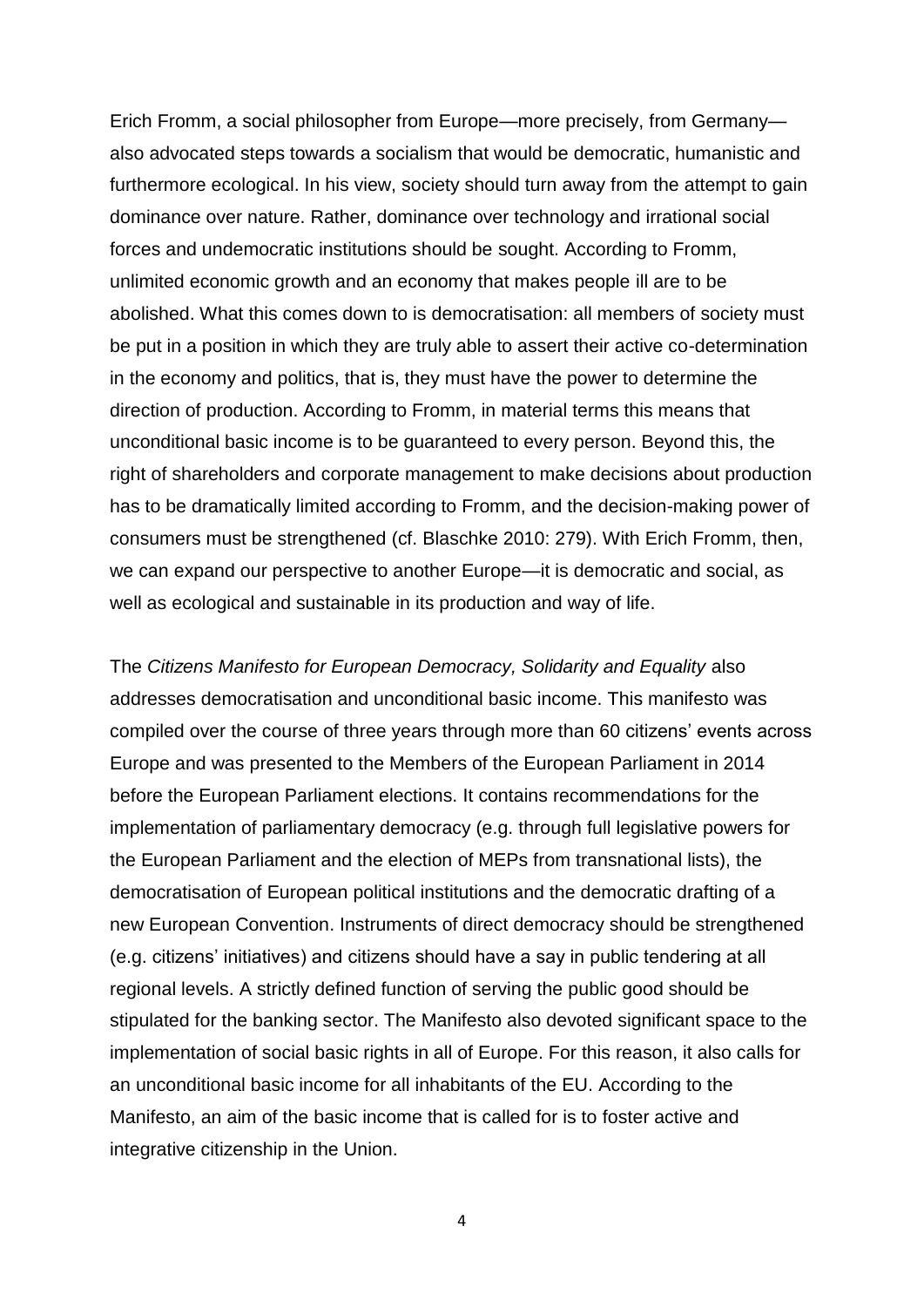Making Europe into a democratic and social entity is also a concern of the *Democracy in Europe Movement 25 (DiEM25)*. Autocratic, powerful lobbyists and institutions hinder Europeans from exercising democratic scrutiny and governance regarding their currency, their finances, their economy and working conditions and their environment. This must be changed; decision-making power must be brought out of the back rooms of undemocratic institutions and democratic influence over and control of the economy and policy must be achieved. Those who are affected by decisions must also have the power to influence these decisions—this is the aim of the movement. Yanis Varoufakis, the former Greek Finance Minister and a driving force in the DiEM25 movement, and many others also have a clear position on unconditional basic income (cf. Varoufakis 2016): basic income has the task of redistributing the wealth of society downward and thereby strengthening citizens' material power to shape society. In my opinion too, basic income would be an expression of social citizenship in the Union, a sort of fixed rate of democracy that would dismantle the prevailing repressive and gap-ridden systems of alms in Europe (cf. Kipping 2016).

#### **3. The ecological question and emancipatory basic income**

Today the ecological question and the social question can no longer be discussed separately, as we saw regarding the work of Erich Fromm. Reducing consumption of natural resources and stopping environmental destruction and pollution all require a different mode of production and way of living. The profit-oriented logic of production and investment must give way to a democratically organised economy that is dedicated to the needs of people and the common good. Social utility *and* compatibility with the requirements of sustainability and conservation of natural resources must be the the central focus of production. This requires comprehensive changes in production and in people's way of living—changes that can *only* be attained democratically, which in turn brings basic income back into play if one is serious about including everybody in the negotiation of democracy.

*Second*, however, basic income is also necessary in order to implement without fear the urgently needed reconstruction—and in some cases dismantling—of production. A person who depends on earning their living from an environmentally unsound job, and would fall into poverty or into repressive social systems without this job, is no

5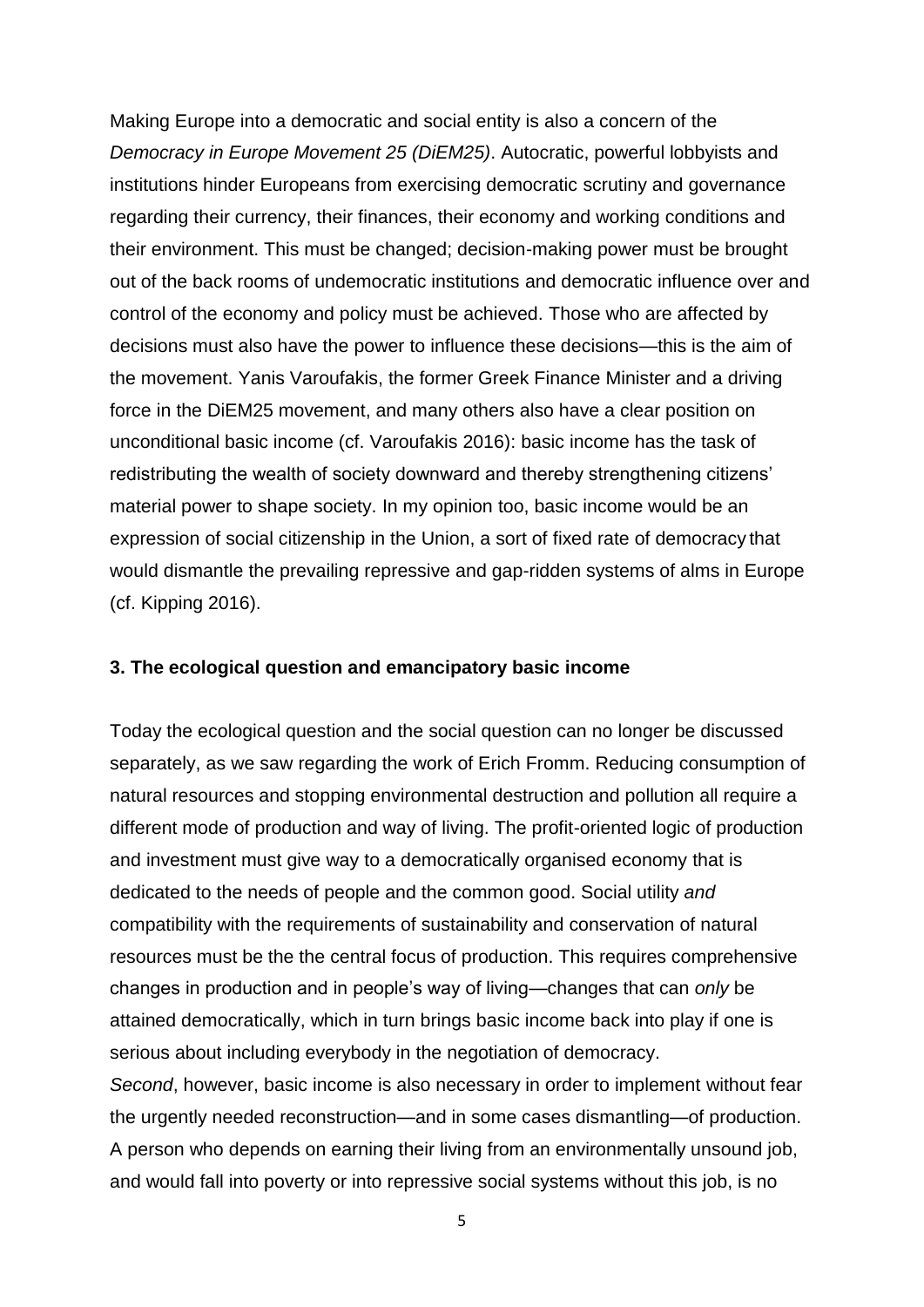friend of ecological transformation. All people must live secure in the knowledge that their basic livelihood and participation in society are unconditionally guaranteed. Unconditional basic income also, *thirdly*, fosters reduced working hours and sovereignty over one's own time and, *fourthly*, the development of economies rooted in solidarity—transformation projects that are indispensable from a social and ecological perspective.

The basic income movement and the environmental movement meet in the areas of social security, democracy, reduction in working hours, sovereignty over one's own time, and economies rooted in solidarity (cf. Conference UBI - Degrowth 2016).

The European left as a movement and as a party can and must take on this challenge too in order to carry out a socio-ecological transformation of Europe and to radically democratise Europe.

Ladies and gentlemen, colleagues,

For social movements and leftist parties, emancipatory basic income is an essential component of the socio-ecological transformation of society. For the European left, and, I believe, for the global left as well.

Thank you very much for your attention!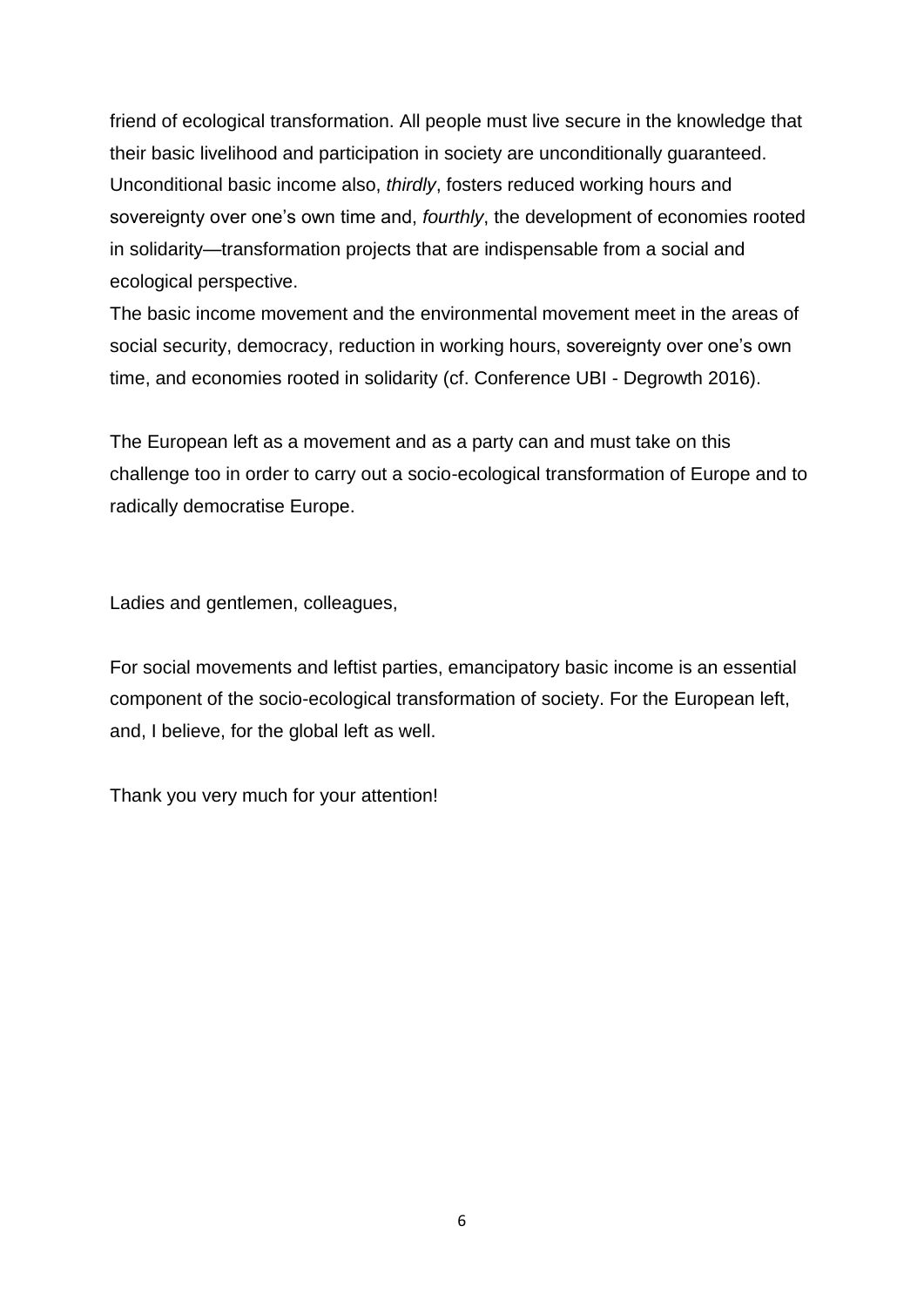### **Literature and sources:**

Blaschke, Ronald (2010), Denk' mal Grundeinkommen! Geschichte, Fragen und Antworten einer Idee. In: Blaschke, Ronald/Otto, Adeline/Schepers, Norbert: Grundeinkommen. Geschichte – Modelle – Debatten, Berlin, p. 9-292

Blaschke, Ronald (2012a), Von der Idee des Grundeinkommens zur politischen Bewegung in Europa – Entwicklung und Fragen. In: Ronald Blaschke/Adeline Otto/Norbert Schepers (eds.), Grundeinkommen. Von der Idee zu einer europäischen politischen Bewegung. With a foreword by Katja Kipping, Berlin, p. 17-62

Blaschke, Ronald (2012b), From the Idea of a Basic Income to the Political Movement in Europe, Berlin;

[https://www.rosalux.de/fileadmin/rls\\_uploads/pdfs/rls\\_papers/Papers\\_Basic-](https://www.rosalux.de/fileadmin/rls_uploads/pdfs/rls_papers/Papers_Basic-Income_Blaschke-2012pdf.pdf)[Income\\_Blaschke-2012pdf.pdf](https://www.rosalux.de/fileadmin/rls_uploads/pdfs/rls_papers/Papers_Basic-Income_Blaschke-2012pdf.pdf)

Conference UBI - Degrowth (2016), Themes of conference; [https://ubi](https://ubi-degrowth.eu/en/themes)[degrowth.eu/en/themes](https://ubi-degrowth.eu/en/themes)

European Alternatives (2013), Citizens Pact for European Democracy; <https://citizenspact.eu/citizens-manifesto/english/>

European Parliament (2008), Report on promoting social inclusion and combating poverty, including child poverty, in the EU; [http://www.europarl.europa.eu/sides/getDoc.do?pubRef=-//EP//TEXT+REPORT+A6-](http://www.europarl.europa.eu/sides/getDoc.do?pubRef=-//EP//TEXT+REPORT+A6-2008-0364+0+DOC+XML+V0//EN) [2008-0364+0+DOC+XML+V0//EN](http://www.europarl.europa.eu/sides/getDoc.do?pubRef=-//EP//TEXT+REPORT+A6-2008-0364+0+DOC+XML+V0//EN)

European Parliament (2010), Role of minimum income in combating poverty and promoting an inclusive society in Europe;

[http://www.europarl.europa.eu/sides/getDoc.do?type=TA&language=EN&reference=](http://www.europarl.europa.eu/sides/getDoc.do?type=TA&language=EN&reference=P7-TA-2010-375) [P7-TA-2010-375](http://www.europarl.europa.eu/sides/getDoc.do?type=TA&language=EN&reference=P7-TA-2010-375)